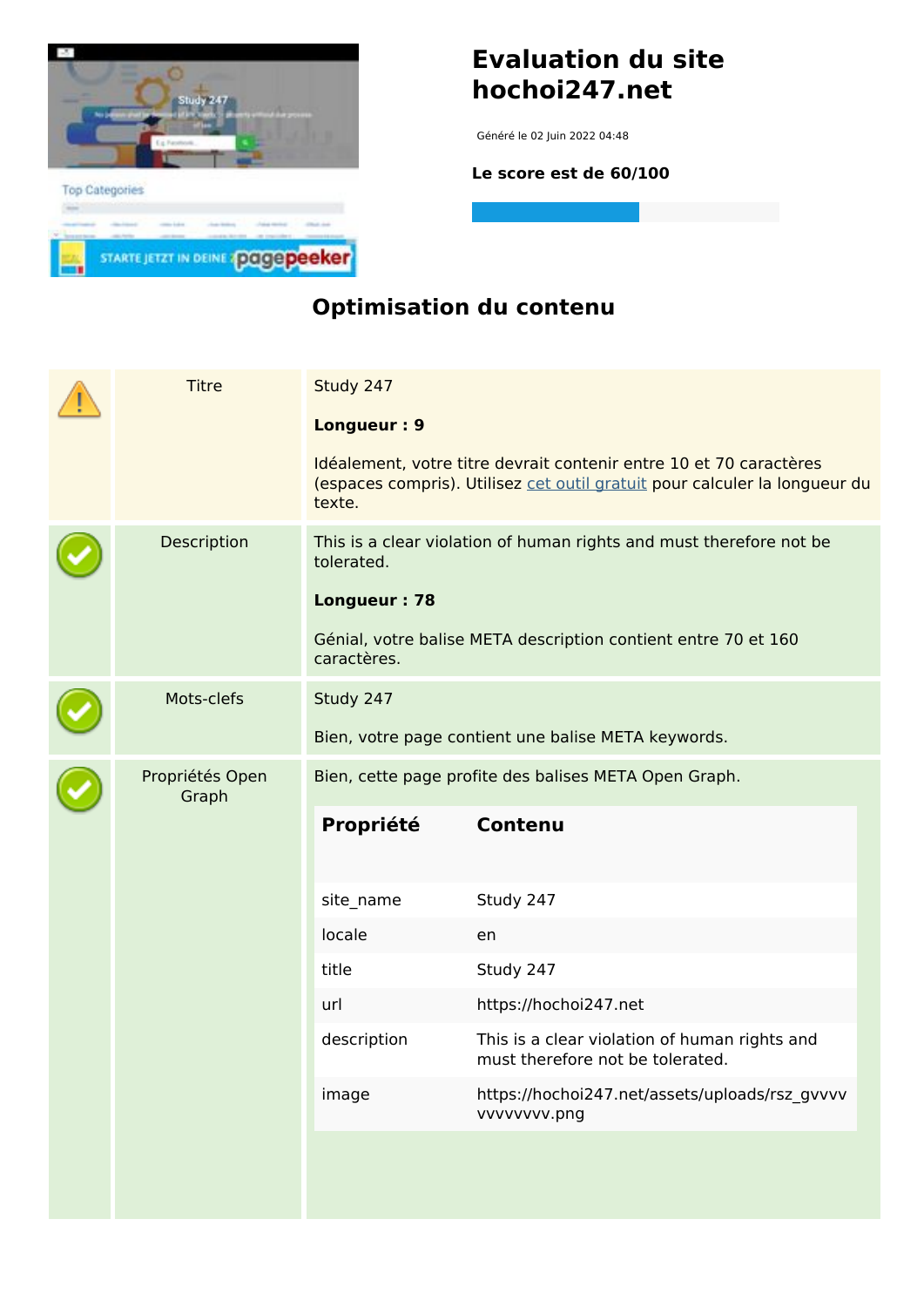# **Optimisation du contenu**

| Niveaux de titre | H1<br>$\mathcal{P}$ | H <sub>2</sub><br>$\Omega$                                         | H3<br>10                                                                                  | Η4<br>0                                                                                                                                                                                                                  | H5<br>$\Omega$                                               | H6<br>0                                                                 |
|------------------|---------------------|--------------------------------------------------------------------|-------------------------------------------------------------------------------------------|--------------------------------------------------------------------------------------------------------------------------------------------------------------------------------------------------------------------------|--------------------------------------------------------------|-------------------------------------------------------------------------|
|                  |                     | • [H1] Study 247<br>• [H1] Top Categories<br>• [H3] Study 247 Blog | • [H3] Recently Searched<br>• [H3] How Lotteries Work<br>• [H3] History of Sports Betting | • [H3] Economic Benefits of Legalizing Weed<br>• [H3] Photography Equipment For Beginners<br>• [H3] Social Media for Small Businesses<br>• [H3] Credit Cards For Your Rewards<br>• [H3] The Web Designer Job Description | • [H3] Hurdles of Medically Investigated Marijuana           |                                                                         |
| Images           |                     |                                                                    |                                                                                           | Nous avons trouvé 10 image(s) sur cette page Web.                                                                                                                                                                        |                                                              | Bien, la plupart ou la totalité de vos images possèdent un attribut alt |
| Ratio texte/HTML | Ratio: 0%           |                                                                    |                                                                                           | qui signifie que votre site manque de contenu textuel.                                                                                                                                                                   |                                                              | le ratio de cette page texte/HTML est au-dessous de 15 pour cent, ce    |
| Flash            |                     |                                                                    |                                                                                           |                                                                                                                                                                                                                          | Parfait, aucun contenu FLASH n'a été détecté sur cette page. |                                                                         |
| Iframe           |                     |                                                                    |                                                                                           | Génial, il n'y a pas d'Iframes détectés sur cette page.                                                                                                                                                                  |                                                              |                                                                         |

### **Liens**

| Réécriture d'URLs                 | Bien. Vos liens sont optimisés!                                               |
|-----------------------------------|-------------------------------------------------------------------------------|
| Tiret bas dans les<br><b>URLS</b> | Parfait! Aucuns soulignements détectés dans vos URLs.                         |
| Liens dans la page                | Nous avons trouvé un total de 162 lien(s) dont 0 lien(s) vers des<br>fichiers |
| <b>Statistics</b>                 | Liens externes : noFollow 0%                                                  |
|                                   | Liens externes : Passing Juice 0%                                             |
|                                   | Liens internes 100%                                                           |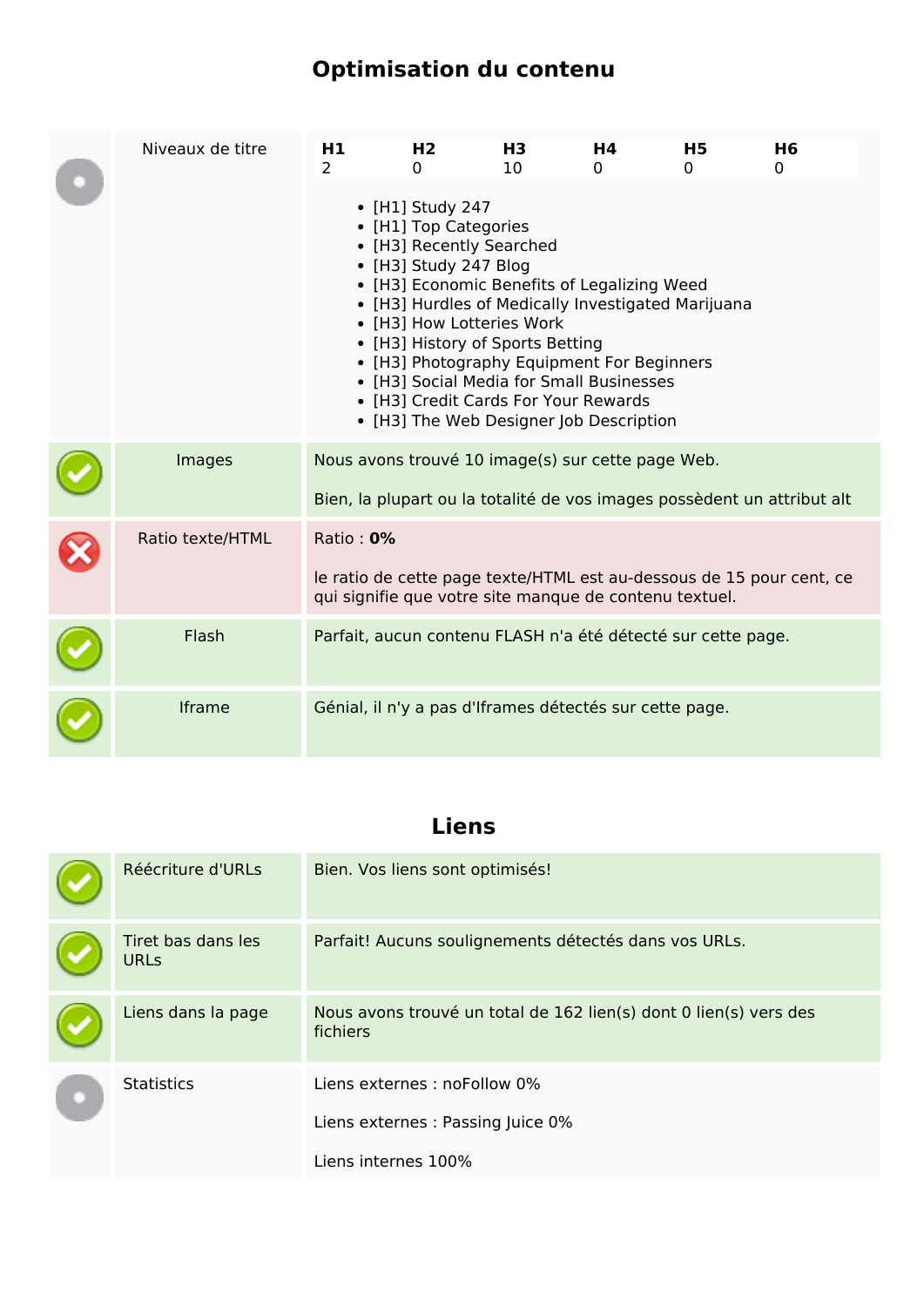| <b>Texte d'ancre</b>      | <b>Type</b> | Juice         |
|---------------------------|-------------|---------------|
| <b>Harold Frederick</b>   | Interne     | Passing Juice |
| <b>Silas Edward</b>       | Interne     | Passing Juice |
| <b>Aidan Galvin</b>       | Interne     | Passing Juice |
| <b>Issac Bellamy</b>      | Interne     | Passing Juice |
| <b>Fidelia Winifred</b>   | Interne     | Passing Juice |
| Elfleda Jade              | Interne     | Passing Juice |
| <b>Blog</b>               | Interne     | Passing Juice |
| Home                      | Interne     | Passing Juice |
| Norwood Senger            | Interne     | Passing Juice |
| <b>Allie Pfeffer</b>      | Interne     | Passing Juice |
| Jess Nicolas              | Interne     | Passing Juice |
| Louvenia Terry DDS        | Interne     | Passing Juice |
| Mr. Craig Collier II      | Interne     | Passing Juice |
| Yasmine Bergnaum          | Interne     | Passing Juice |
| Oleta Okuneva             | Interne     | Passing Juice |
| Mr. Mathew Quitzon II     | Interne     | Passing Juice |
| <b>Abdul Hartmann</b>     | Interne     | Passing Juice |
| <b>Florian Kreiger</b>    | Interne     | Passing Juice |
| <b>Beatrice Halvorson</b> | Interne     | Passing Juice |
| George Hill               | Interne     | Passing Juice |
| Ms. Nadia Braun           | Interne     | Passing Juice |
| Raina Wilderman           | Interne     | Passing Juice |
| <b>Alf Kiehn</b>          | Interne     | Passing Juice |
| <b>Sally Jenkins</b>      | Interne     | Passing Juice |
| Rahsaan Steuber           | Interne     | Passing Juice |
| Rosendo Waters            | Interne     | Passing Juice |
| Demarcus Brown            | Interne     | Passing Juice |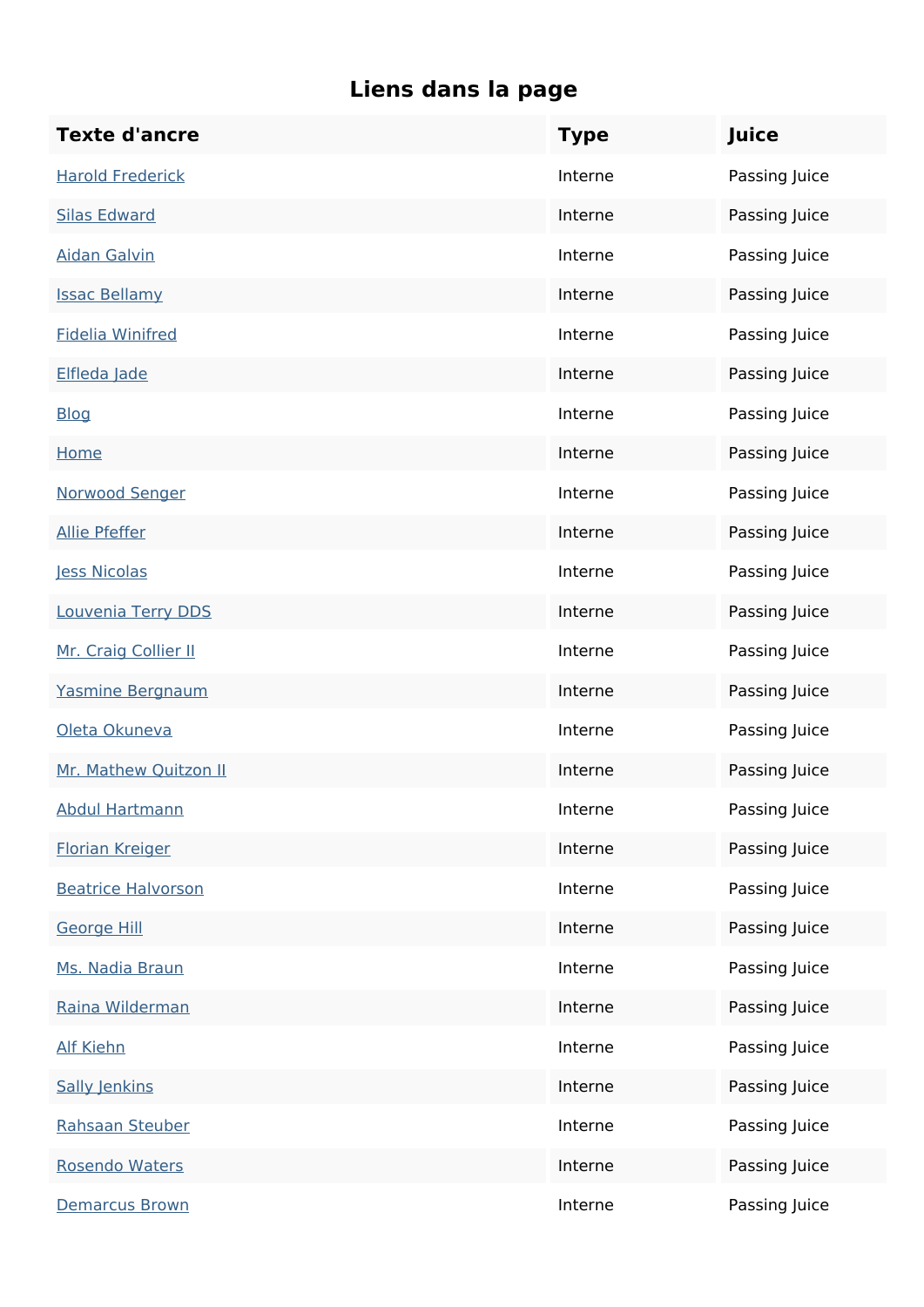| Luz Kerluke              | Interne | Passing Juice |
|--------------------------|---------|---------------|
| Mrs. Judy Turner III     | Interne | Passing Juice |
| Sarina Leuschke          | Interne | Passing Juice |
| Ms. Brooklyn Jones DVM   | Interne | Passing Juice |
| Jakayla Pacocha          | Interne | Passing Juice |
| <b>Bettie Grant II</b>   | Interne | Passing Juice |
| Mrs. Rosie VonRueden     | Interne | Passing Juice |
| <b>Brain Connelly</b>    | Interne | Passing Juice |
| <b>Cameron Graham</b>    | Interne | Passing Juice |
| Lemuel Rath V            | Interne | Passing Juice |
| Johnpaul Kihn            | Interne | Passing Juice |
| Josh Veum                | Interne | Passing Juice |
| <b>Bernita Larson</b>    | Interne | Passing Juice |
| Elise Kiehn              | Interne | Passing Juice |
| Randi McKenzie Jr.       | Interne | Passing Juice |
| Ms. Savanna Harris       | Interne | Passing Juice |
| Mrs. Constance Stehr     | Interne | Passing Juice |
| Mr. Mitchel Wiza DVM     | Interne | Passing Juice |
| Emma Pfannerstill III    | Interne | Passing Juice |
| <b>Beverly Bernhard</b>  | Interne | Passing Juice |
| Kailee Jenkins           | Interne | Passing Juice |
| Julie Hudson             | Interne | Passing Juice |
| Ms. Annalise Hoeger MD   | Interne | Passing Juice |
| Dr. Walker Ankunding DDS | Interne | Passing Juice |
| Mr. Darryl Robel         | Interne | Passing Juice |
| <b>Stanton Conn I</b>    | Interne | Passing Juice |
| Derick Beahan            | Interne | Passing Juice |
| <b>Melba Parisian MD</b> | Interne | Passing Juice |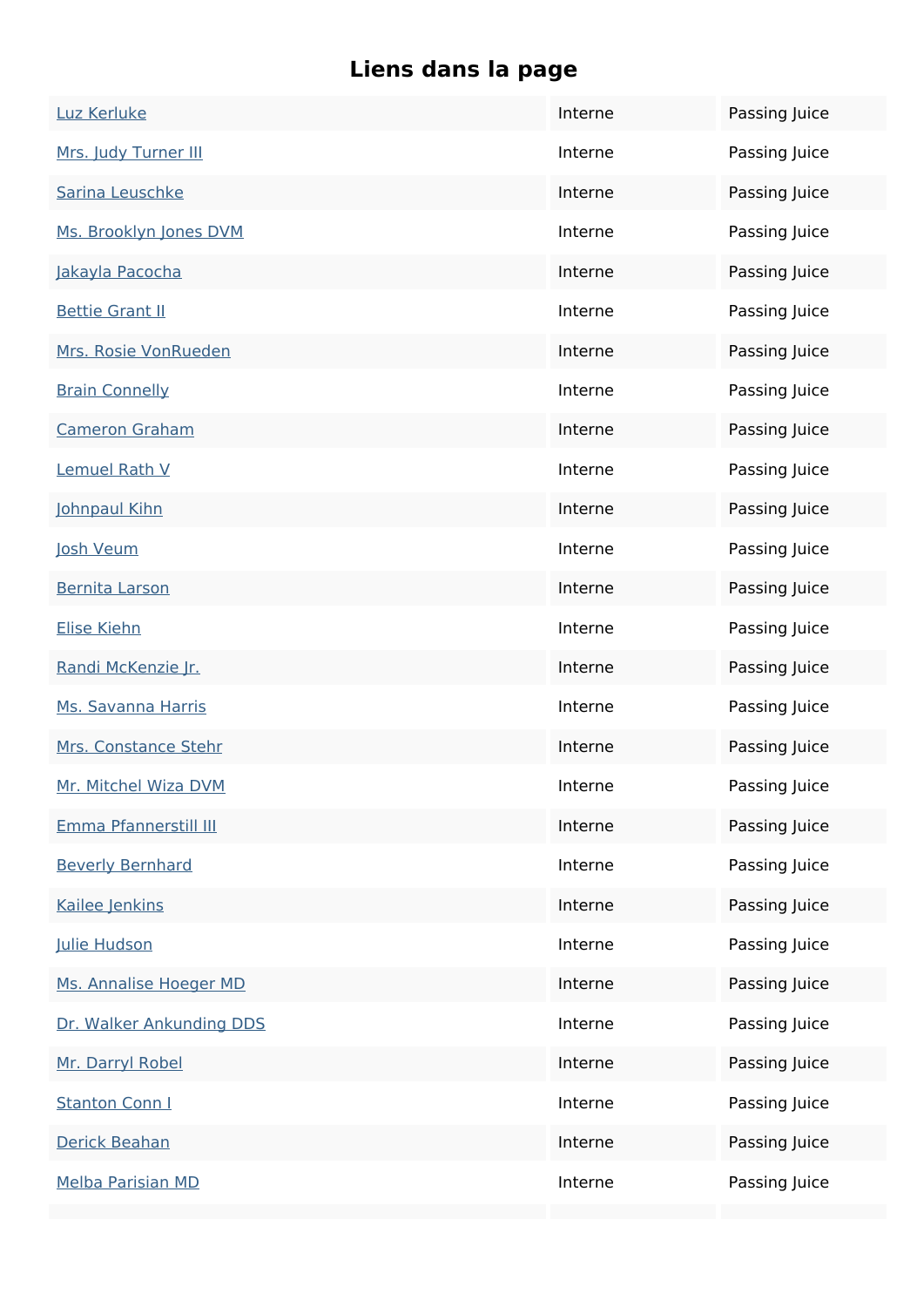| <b>Nicolas Cremin</b>     | Interne | Passing Juice |
|---------------------------|---------|---------------|
| Pietro Kuhn               | Interne | Passing Juice |
| <b>Madeline Weber</b>     | Interne | Passing Juice |
| Cale Prohaska             | Interne | Passing Juice |
| <b>Titus Littel</b>       | Interne | Passing Juice |
| <b>Enrico Barrows DDS</b> | Interne | Passing Juice |
| Landen Hoeger             | Interne | Passing Juice |
| <b>Katelyn Fisher</b>     | Interne | Passing Juice |
| <b>Addie Cassin</b>       | Interne | Passing Juice |
| <b>Bettye Conroy</b>      | Interne | Passing Juice |
| Prof. Myles Cole          | Interne | Passing Juice |
| <b>Catalina Schultz</b>   | Interne | Passing Juice |
| Zola Bauch II             | Interne | Passing Juice |
| Dr. Alycia Ward           | Interne | Passing Juice |
| Kadin McLaughlin          | Interne | Passing Juice |
| <b>Curt Zemlak I</b>      | Interne | Passing Juice |
| <b>Elmore Dickens DDS</b> | Interne | Passing Juice |
| <u> Iodie Collier</u>     | Interne | Passing Juice |
| Prof. Jonas Abshire       | Interne | Passing Juice |
| <b>Hollis Mertz DDS</b>   | Interne | Passing Juice |
| Ola Harvey                | Interne | Passing Juice |
| Dr. Bethany Schiller      | Interne | Passing Juice |
| <b>Louie Rice DVM</b>     | Interne | Passing Juice |
| Mackenzie Nader           | Interne | Passing Juice |
| Dino Koss                 | Interne | Passing Juice |
| Winona Frami              | Interne | Passing Juice |
| Jannie Renner             | Interne | Passing Juice |
| Claudia Kuphal            | Interne | Passing Juice |
|                           |         |               |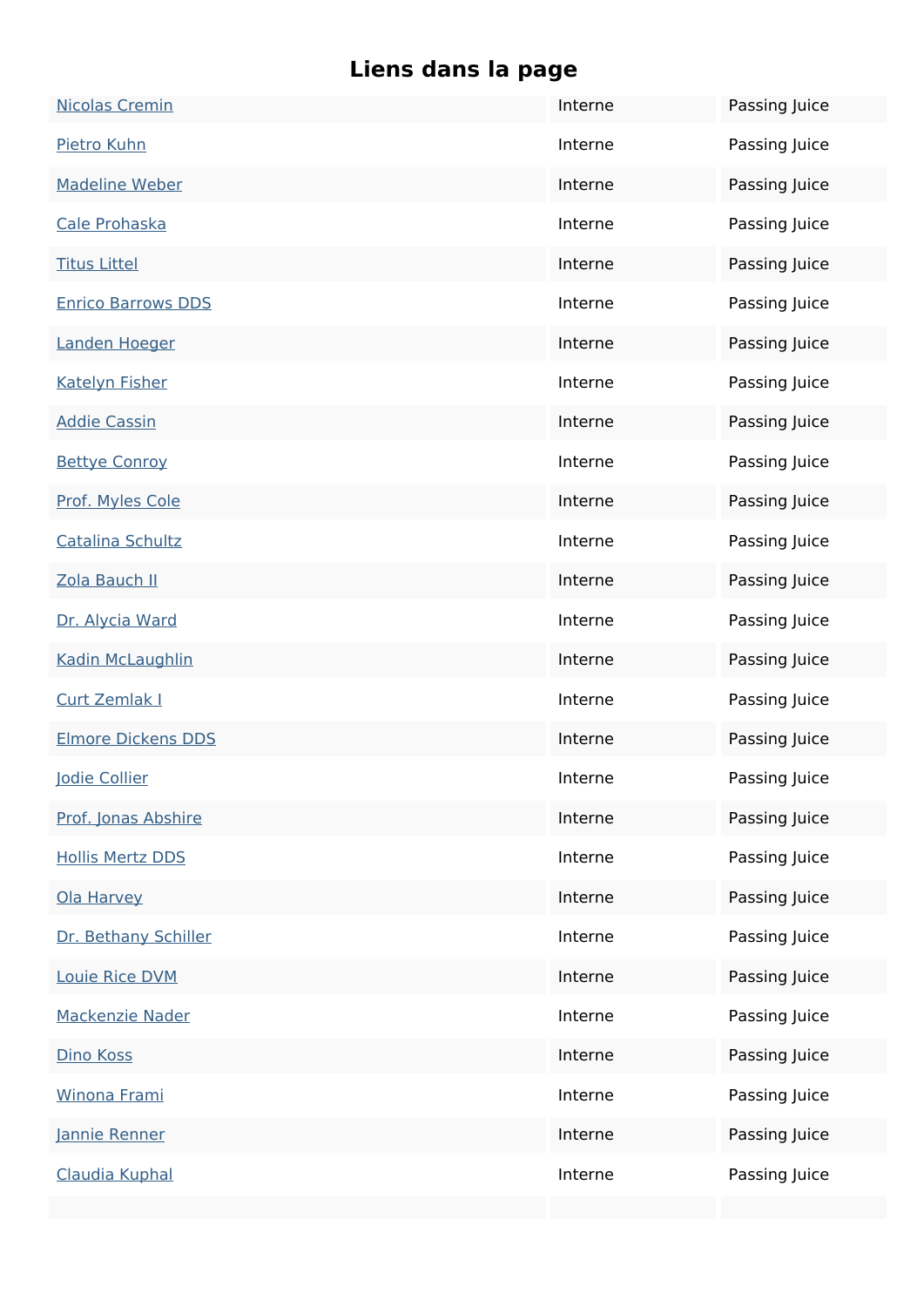| <b>Maximilian Erdman</b>                      | Interne | Passing Juice |
|-----------------------------------------------|---------|---------------|
| Ima Bosco                                     | Interne | Passing Juice |
| <b>Sidney Deckow</b>                          | Interne | Passing Juice |
| Paige Hettinger                               | Interne | Passing Juice |
| Ralph Schamberger                             | Interne | Passing Juice |
| <b>Macie Dare</b>                             | Interne | Passing Juice |
| <b>Robert Mann MD</b>                         | Interne | Passing Juice |
| Dr. Kiarra Sipes II                           | Interne | Passing Juice |
| Natasha Turner                                | Interne | Passing Juice |
| Montana Rodriguez V                           | Interne | Passing Juice |
| <b>Prof. Talon Beatty V</b>                   | Interne | Passing Juice |
| <b>Elenor Weimann</b>                         | Interne | Passing Juice |
| Damaris Hansen                                | Interne | Passing Juice |
| Joannie Boyer PhD                             | Interne | Passing Juice |
| Gladyce Kuhn Sr.                              | Interne | Passing Juice |
| Eusebio Johns MD                              | Interne | Passing Juice |
| Prof. Matilde Schneider                       | Interne | Passing Juice |
| <b>Martina Ullrich</b>                        | Interne | Passing Juice |
| Mrs. Miracle Kreiger II                       | Interne | Passing Juice |
| How to create a new gmail account on iphone   | Interne | Passing Juice |
| How to create a new email account iphone      | Interne | Passing Juice |
| How to create a new blog post on wordpress    | Interne | Passing Juice |
| How to create a new account in microsoft pc   | Interne | Passing Juice |
| How to create a microsoft work account        | Interne | Passing Juice |
| How to create a microsoft word document form  | Interne | Passing Juice |
| How to create a microsoft teams video meeting | Interne | Passing Juice |
| How to create a microsoft teams template      | Interne | Passing Juice |
| How to create a microsoft teams meeting room  | Interne | Passing Juice |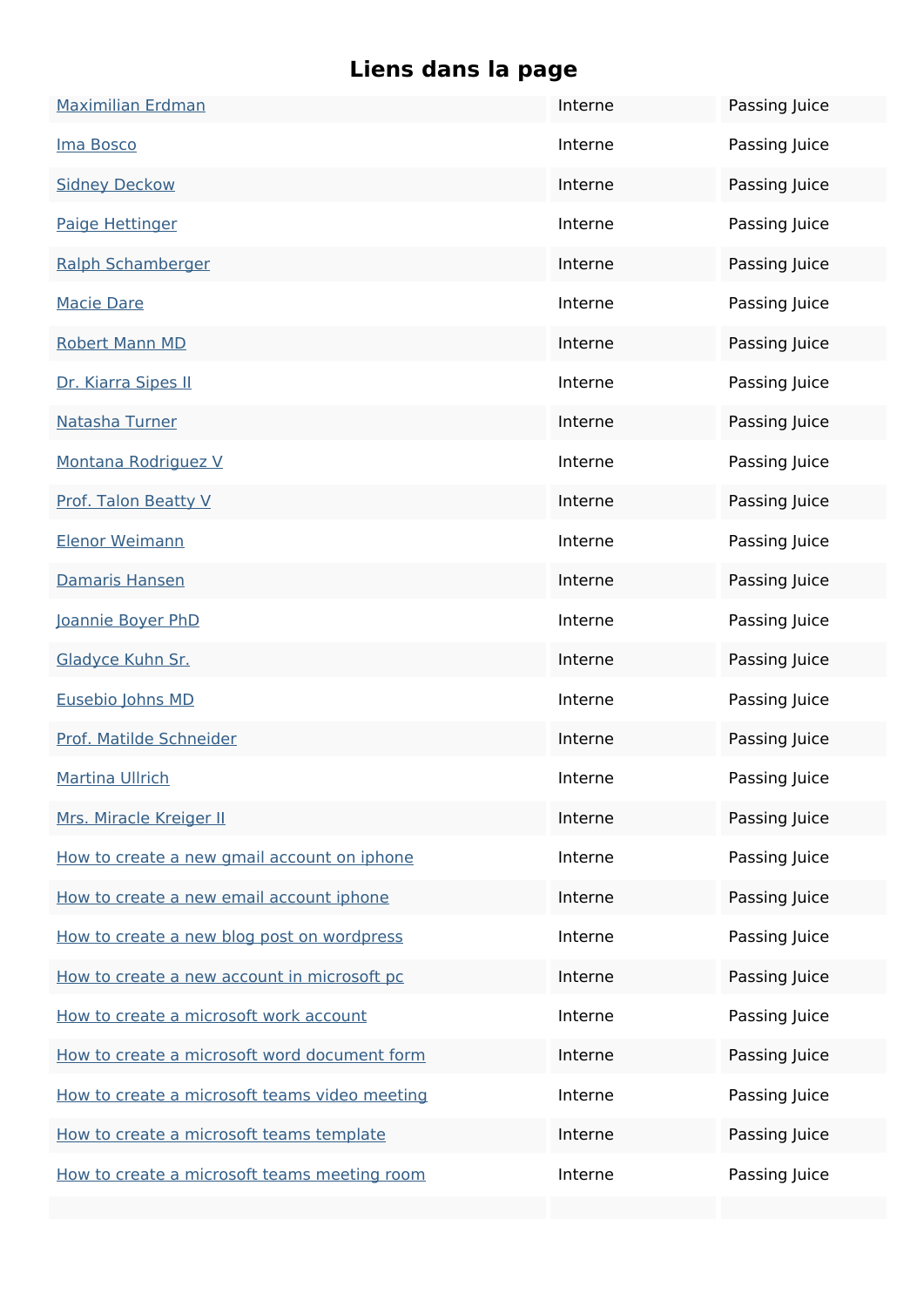| How to create a microsoft teams invite link   | Interne | Passing Juice |
|-----------------------------------------------|---------|---------------|
| How to create a microsoft teams group chat    | Interne | Passing Juice |
| How to create a microsoft teams app           | Interne | Passing Juice |
| How to create a microsoft teams               | Interne | Passing Juice |
| How to create a microsoft office survey       | Interne | Passing Juice |
| How to create a microsoft office group        | Interne | Passing Juice |
| How to create a microsoft office account      | Interne | Passing Juice |
| How to create a microsoft office 365 account  | Interne | Passing Juice |
| How to create a microsoft excel form          | Interne | Passing Juice |
| How to create a microsoft account with gmail  | Interne | Passing Juice |
| How to create a microsoft account windows 11  | Interne | Passing Juice |
| How to create a microsoft account windows 10  | Interne | Passing Juice |
| How to create a microsoft account via phone   | Interne | Passing Juice |
| How to create a microsoft account profile     | Interne | Passing Juice |
| How to create a microsoft account pin         | Interne | Passing Juice |
| How to create a microsoft account minecraft   | Interne | Passing Juice |
| How to create a microsoft account in laptop   | Interne | Passing Juice |
| Search keyword in pdf how                     | Interne | Passing Juice |
| How to create a microsoft account free        | Interne | Passing Juice |
| Uninstall system apps without root how        | Interne | Passing Juice |
| Create application shortcut how               | Interne | Passing Juice |
| Search people free usa how                    | Interne | Passing Juice |
| How to create a microsoft account for work    | Interne | Passing Juice |
| Iphone se production cut 20% how              | Interne | Passing Juice |
| How to create a microsoft account for a child | Interne | Passing Juice |
| Make appointment how                          | Interne | Passing Juice |
| Make fillable forms for free how              | Interne | Passing Juice |
| Data target modal pass parameter how          | Interne | Passing Juice |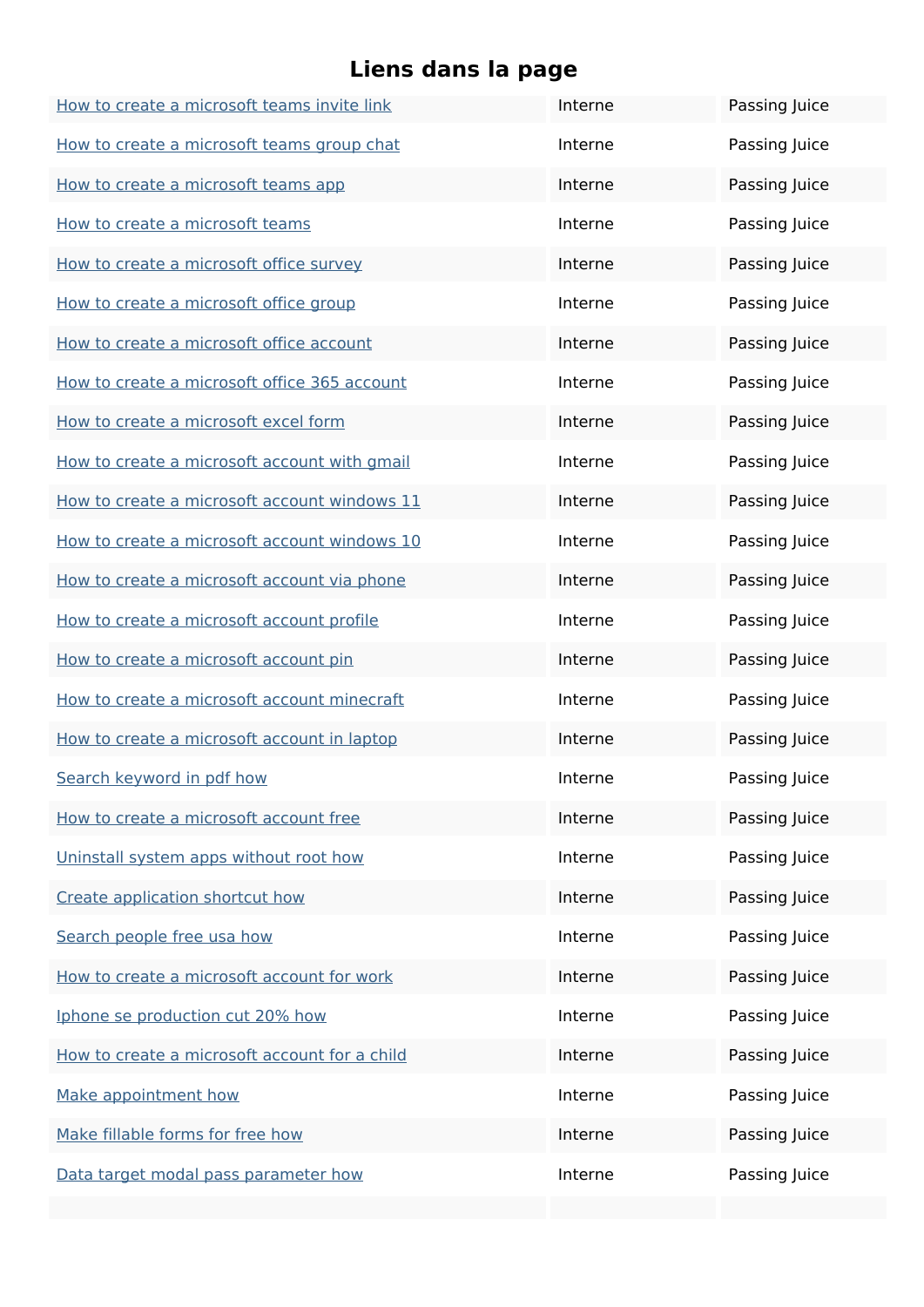| How to create a microsoft account 2021        | Interne | Passing Juice |
|-----------------------------------------------|---------|---------------|
| Video how to draw easter bunny                | Interne | Passing Juice |
| Volos guide to monsters pdf trove how         | Interne | Passing Juice |
| How to create a meeting on microsoft teams    | Interne | Passing Juice |
| How to create a group on microsoft teams chat | Interne | Passing Juice |
| How to create a group chat in microsoft teams | Interne | Passing Juice |
| How to create a game on scratch               | Interne | Passing Juice |
| How to create a game in scratch               | Interne | Passing Juice |
| How to create a game from scratch             | Interne | Passing Juice |
| How to create a free blogspot                 | Interne | Passing Juice |
| How to create a free blogging website         | Interne | Passing Juice |
| How to create a blog page with elementor free | Interne | Passing Juice |
| How to change browser on windows 10           | Interne | Passing Juice |
| How to add email account to iphone xr         | Interne | Passing Juice |
| How to draw anti venom easy                   | Interne | Passing Juice |
| Backup iphone to computer or icloud how       | Interne | Passing Juice |
| How to add email account to iphone 8          | Interne | Passing Juice |
| Download free youtube videos to mp3 how       | Interne | Passing Juice |
| How to add email account to iphone 13         | Interne | Passing Juice |
| How to make pink color with food dye          | Interne | Passing Juice |
| How to add email account to iphone 12 pro max | Interne | Passing Juice |
| How to add email account to iphone 10         | Interne | Passing Juice |
| How to add email account on iphone 13         | Interne | Passing Juice |

#### **Mots-clefs**



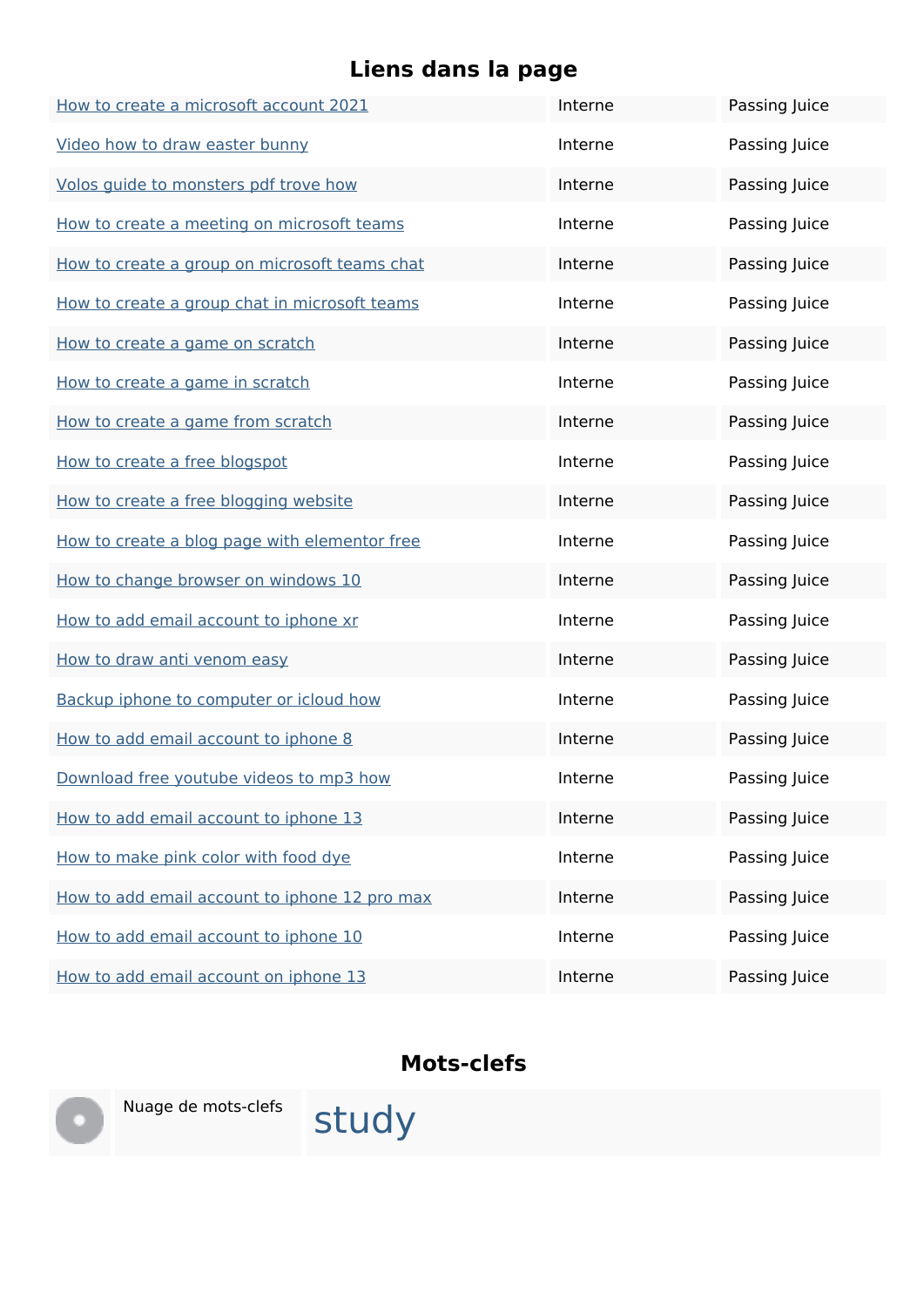## **Cohérence des mots-clefs**

| Mot-clef | Contenu | <b>Titre</b> | <b>Mots-</b><br>clefs | <b>Descripti</b><br>on | <b>Niveaux</b><br>de titre |
|----------|---------|--------------|-----------------------|------------------------|----------------------------|
| study    |         |              |                       |                        |                            |

### **Ergonomie**

| Url                | Domaine: hochoi247.net<br>Longueur: 13                          |
|--------------------|-----------------------------------------------------------------|
| Favicon            | Génial, votre site web dispose d'un favicon.                    |
| Imprimabilité      | Aucun style CSS pour optimiser l'impression n'a pu être trouvé. |
| Langue             | Bien. Votre langue est : en.                                    |
| <b>Dublin Core</b> | Cette page ne profite pas des métadonnées Dublin Core.          |

#### **Document**

| Doctype                | HTML 5                                                                                                                              |
|------------------------|-------------------------------------------------------------------------------------------------------------------------------------|
| Encodage               | Parfait. Votre charset est UTF-8.                                                                                                   |
| Validité W3C           | Erreurs: 14<br>Avertissements: 3                                                                                                    |
| E-mail confidentialité | Génial, aucune adresse e-mail n'a été trouvé sous forme de texte!                                                                   |
| <b>HTML obsolètes</b>  | Génial! Nous n'avons pas trouvé de balises HTML obsolètes dans votre<br>code.                                                       |
| Astuces vitesse        | Excellent, votre site n'utilise pas de tableaux imbriqués.<br>Parfait. Aucun style css inline n'a été trouvé dans vos tags<br>HTML! |